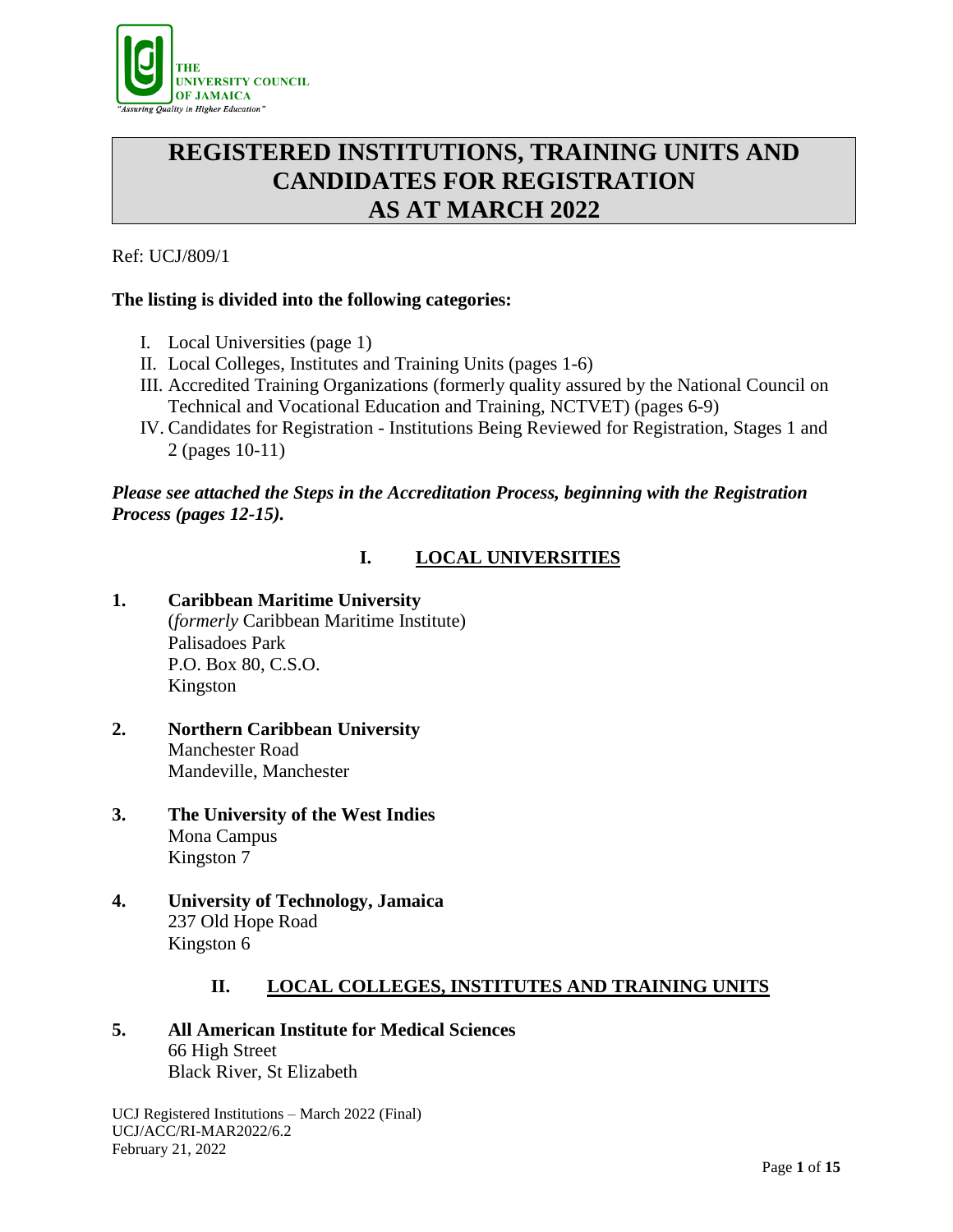

**6. B&B University College** (registered with the UCJ as a tertiary institution, *formerly* B&B Institute of Business) 12 Carlton Crescent Kingston 10

# **7. Bethel Bible College of the Caribbean - Jamaica** (*formerly* Bethel Bible College) 7 Patrick Road P.O. Box 1694 Mandeville, Manchester

## **8. Bethlehem Moravian College** Malvern P.O. St. Elizabeth

# **9. Brown's Town Community College** P.O. Box 556 Brown's Town P.O. St. Ann

# **10. Caribbean Graduate School of Theology** 14-16 West Avenue Kingston 8

# **11. Caribbean School of Medical Sciences, Jamaica** 77 Shortwood Road Kingston 8

## **12. Caribbean Wesleyan College** Torrington District P.O. Box 17, Savanna-La-Mar Westmoreland

## **13. Catholic College of Mandeville** Williamsfield P.O. Manchester

# **14. Church Teachers' College** Mandeville Road P.O. Box 41 Manchester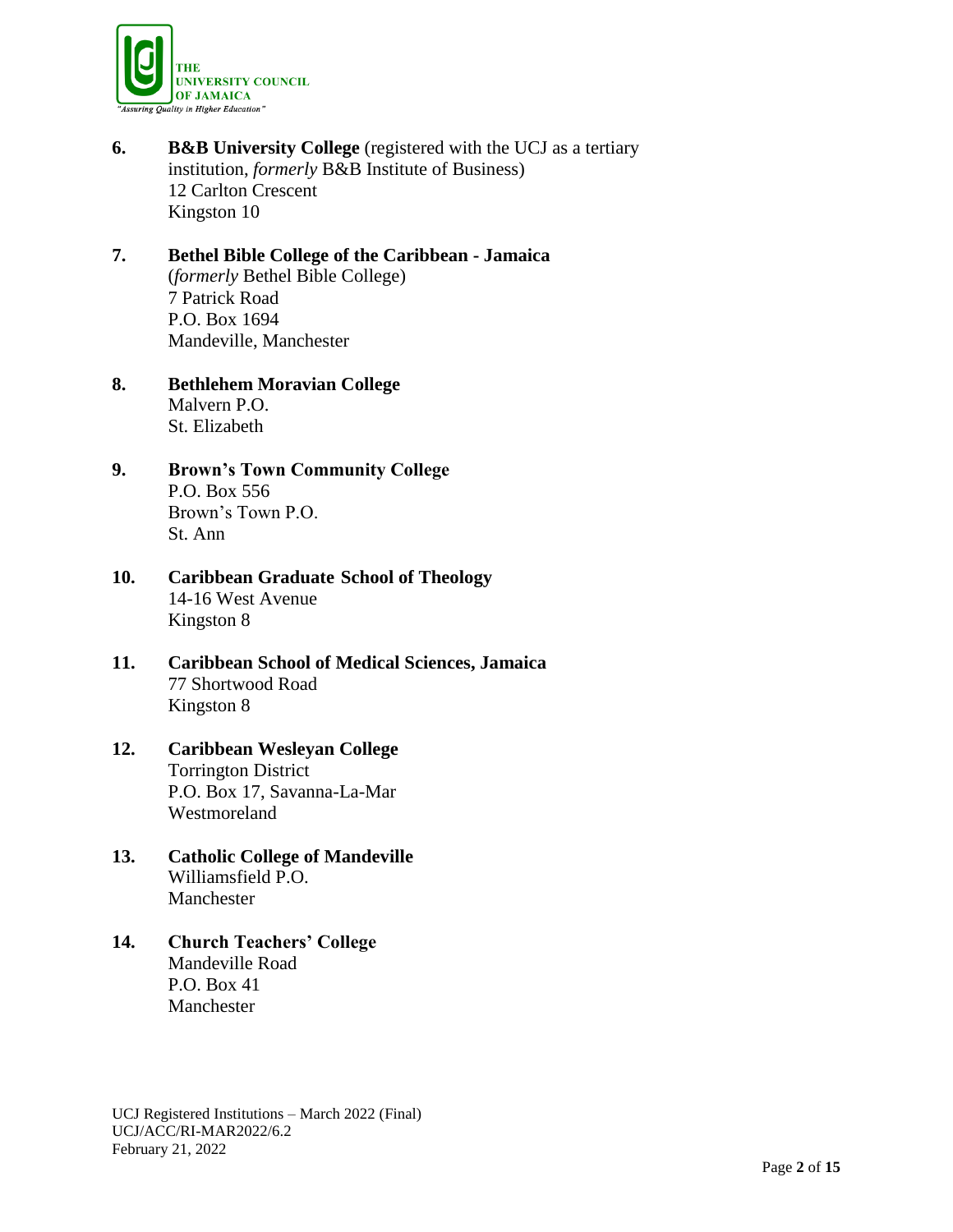

- **15. College of Agriculture, Science and Education**  Passley Gardens Port Antonio Portland
- **16. College of Insurance and Professional Studies**  3A Richmond Avenue Kingston 10
- **17. Edna Manley College of the Visual and Performing Arts** 1 Arthur Wint Drive Kingston 5
- **18. Excelsior Community College**  137 Mountain View Avenue Kingston 3
- **19. G.C. Foster College of Physical Education and Sport** Angels Walks Road Spanish Town St. Catherine
- **20. The Hydel University College** Ferry St. Catherine

# **21. International University of the Caribbean**

(registered with the UCJ as a tertiary institution) 47 Old Hope Road Kingston 5 *Constituent Colleges*

- **College for Leadership & Theological Development**  (*formerly* **Institute for Theological and Leadership Development**) 47 Old Hope Road Kingston 5
- **Mel Nathan College** 47 Old Hope Road Kingston 5
- **22. Jamaica Stock Exchange e-Campus** 40 Harbour Street Kingston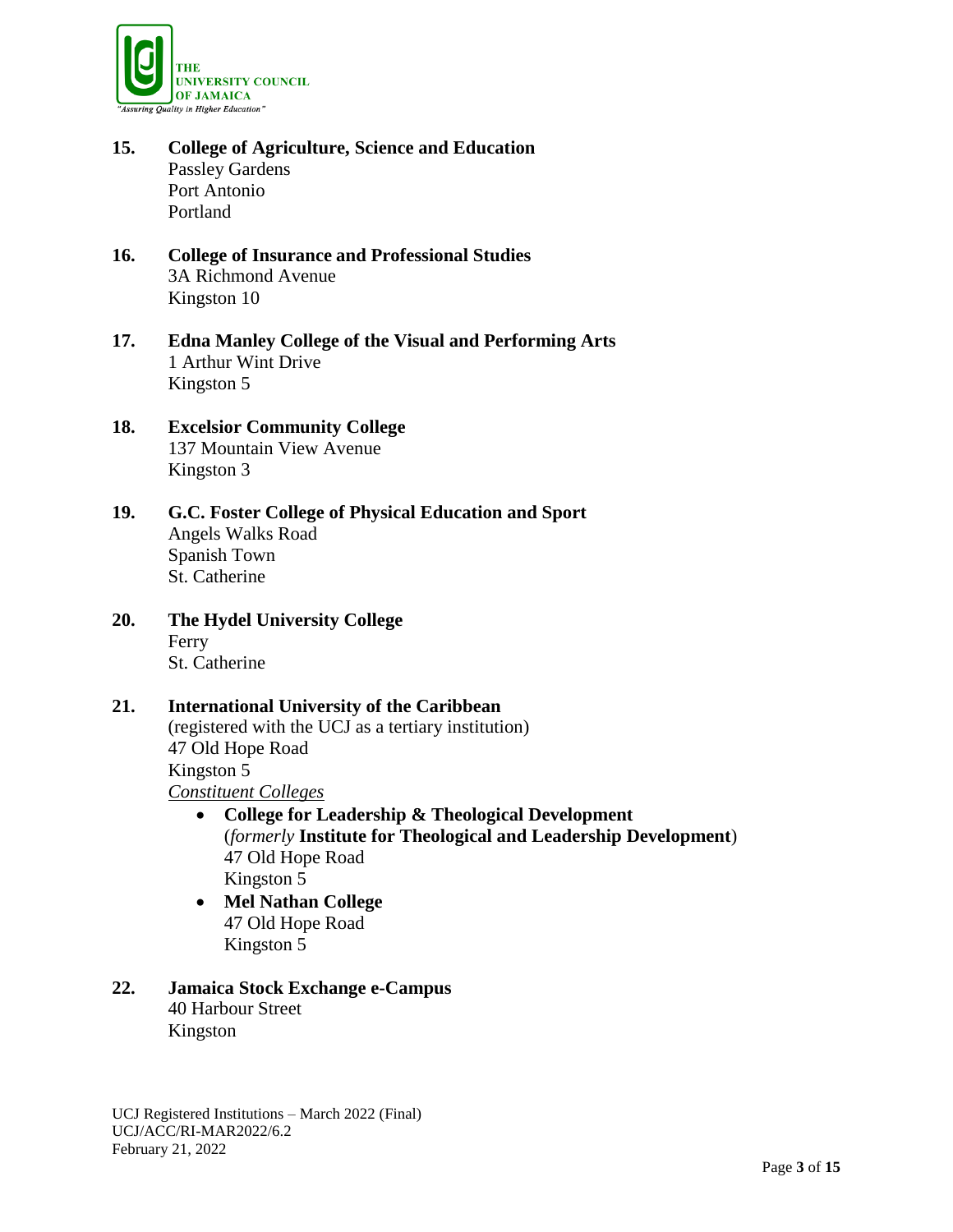

- **23. Jamaica Theological Seminary** 14-16 West Avenue Kingston 8
- **24. Knox Community College** Spalding P.O. Clarendon
- **25. Management Institute for National Development**  235A Old Hope Road Kingston 6
- **26. Midland Bible Institute** Curatoe Hill P.O. Box 400 May Pen, Clarendon
- **27. Moneague College** Moneague St. Ann
- **28. Montego Bay Community College** Alice Eldemire Drive Montego Bay, St. James
- **29. National Police College of Jamaica** Twickenham Park, Spanish Town, St. Catherine
- **30. NCB Corporate Learning Campus** (*formerly* **NCB Staff Training Centre**) 2½ Altamont Crescent Kingston 5
- **31. Paralegal Training Institute** 47c Old Hope Road Kingston 5
- **32. Portmore Community College** P.O. Box 233 Waterford St. Catherine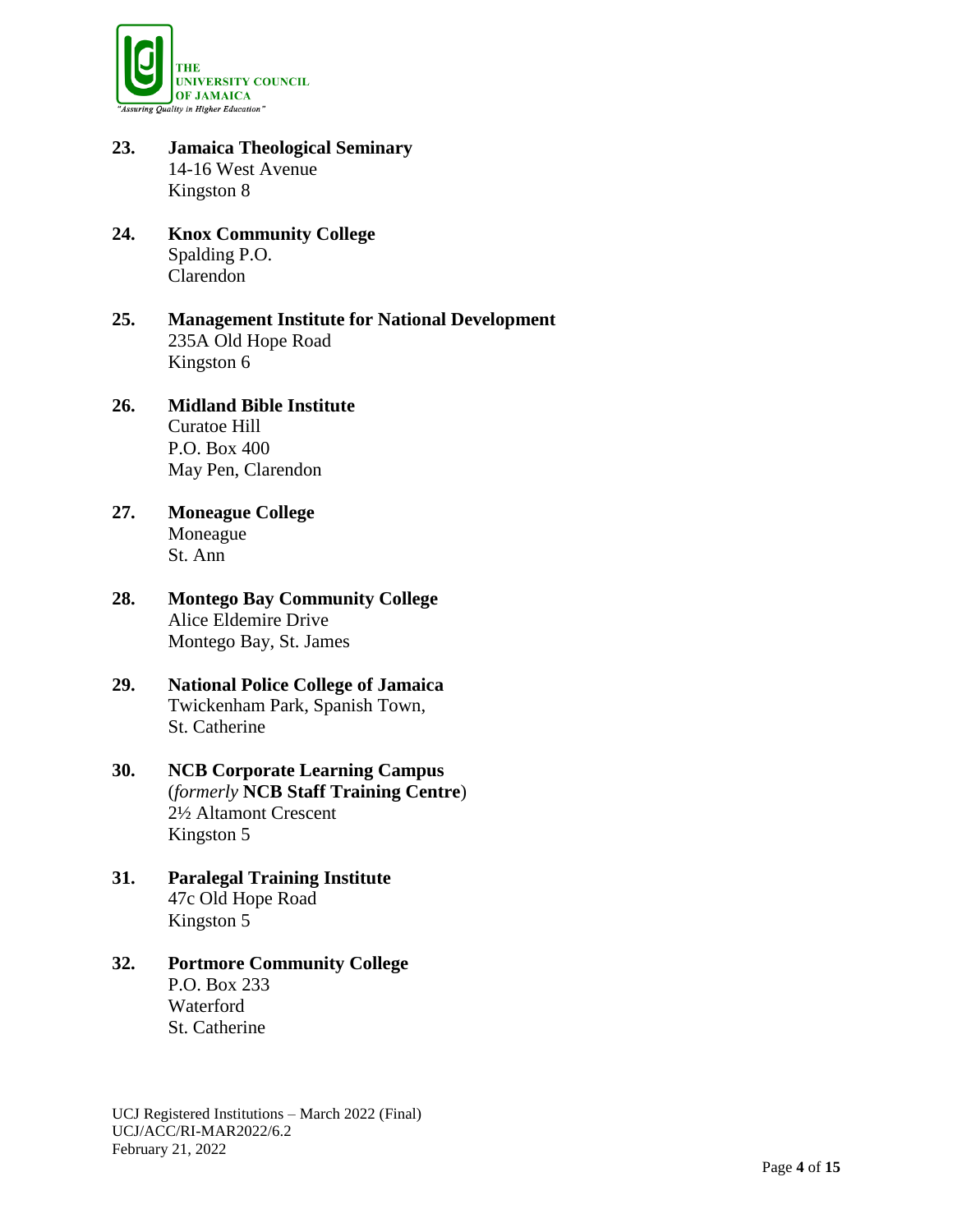

- **33. Regent College of the Caribbean**  (*formerly* Jamaica Bible College) 7 Brumalia Road Mandeville, Manchester
- **34. Sam Sharpe Teachers' College** P.O. Box 40, Granville P.A. St. James
- **35. Shortwood Teachers' College** 77 Shortwood Road Kingston 8
- **36. Sigma College of Nursing and Applied Sciences** 34 Top Road P O Box 437, Brown's Town St. Ann
- **37. SPACS School of Paramedical Studies** 7 James Avenue Ocho Rios, St Ann
- **38. St. Joseph's Teachers' College** 16 Old Hope Road Kingston 5
- **39. St. Michael's Theological College** Golding Avenue Kingston 7
- **40. The Mico University College** 1A Marescaux Road Kingston 5
- **41. United Theological College of the West Indies**  7 Golding Avenue Kingston 7
- **42. University of the Commonwealth Caribbean** (registered with the UCJ as a university college, *formerly* University College of the Caribbean) 17 Worthington Avenue Kingston 5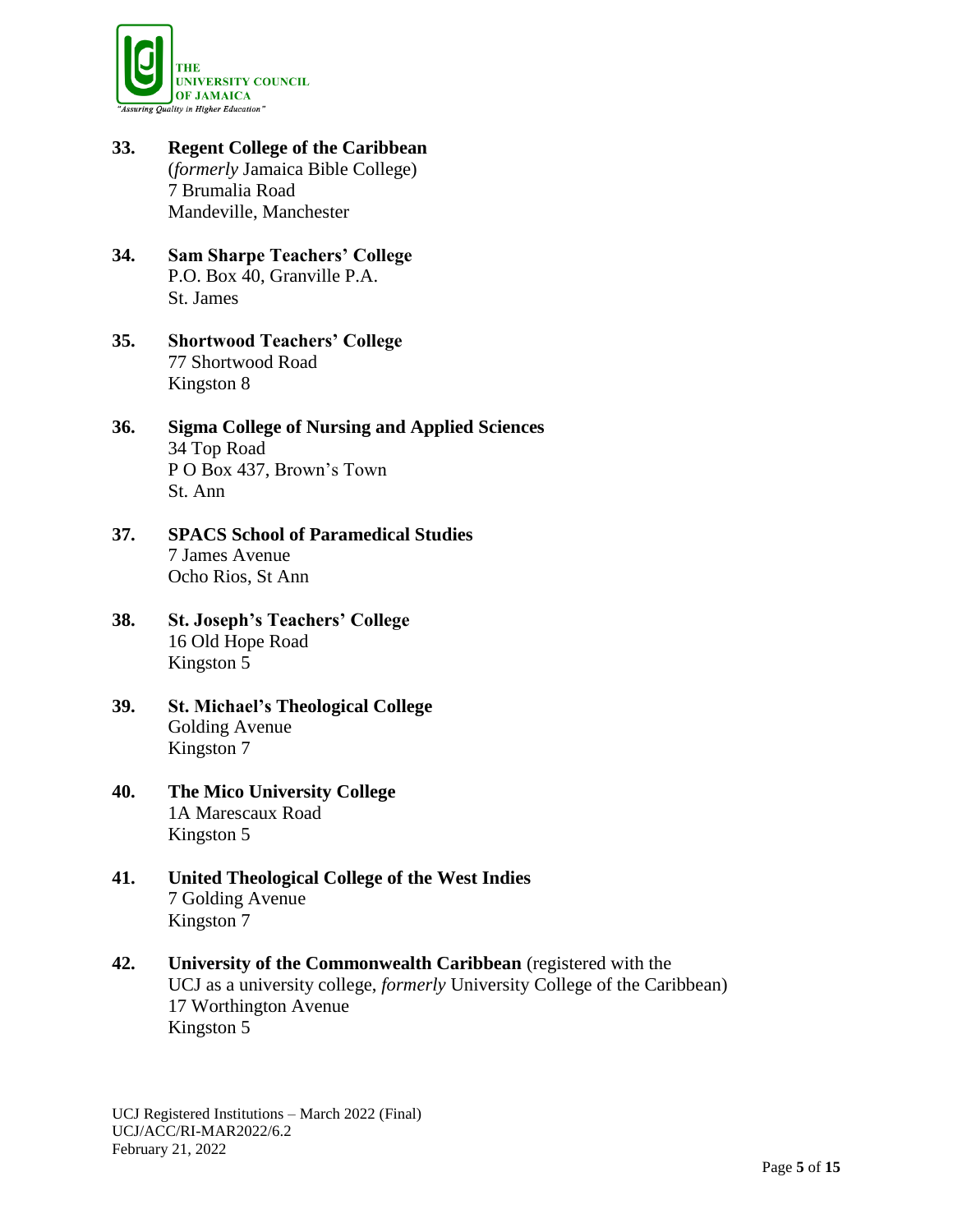

- **43. Vector Technology Institute** 35A Eastwood Park Road Kingston 10
- **44. Vocational Training Development Institute**  6 Gordon Town Road Kingston 6
- **45. Western Hospitality Institute**  Holiday Village Rosehall St. James

# **III. ACCREDITED TRAINING ORGANIZATIONS (ATOs)**

*By way of a Government mandate (Cabinet Decision January 2011) the accreditation functions of the NCTVET will be transferred to the UCJ, the National External Quality Assurance Agency. This decision has implications for all the Accredited Training Organizations (ATOs). The first of which is the need for continued registration of these entities. The UCJ has accepted that the ATOs, over a period of time, have been quality assured by the NCTVET. This means that these ATOs are registered institutions with the Government of Jamaica.* 

*The second implication is the need to provide a mechanism to transfer the accreditation functions of the NCTVET to the UCJ. It is therefore also accepted that the NCTVET accreditation status of programmes, offered by the ATOs at Level 3 and above, is valid for the period stated by the NCTVET when the accreditation was granted. However, it must be noted that once the NCTVET accreditation of these Level 3 and above programmes expire, the ATOs are required to apply to the UCJ for accreditation of their programmes.*

- **1. Beechamville Vocational Training Centre** Beechamville Claremont P.O. St Ann
- **2. Black River – SW TVET Institute** 30 West Street Black River St Elizabeth
- **3. Boys Town Vocational Training Centre** 6 Collie Smith Drive Kingston 12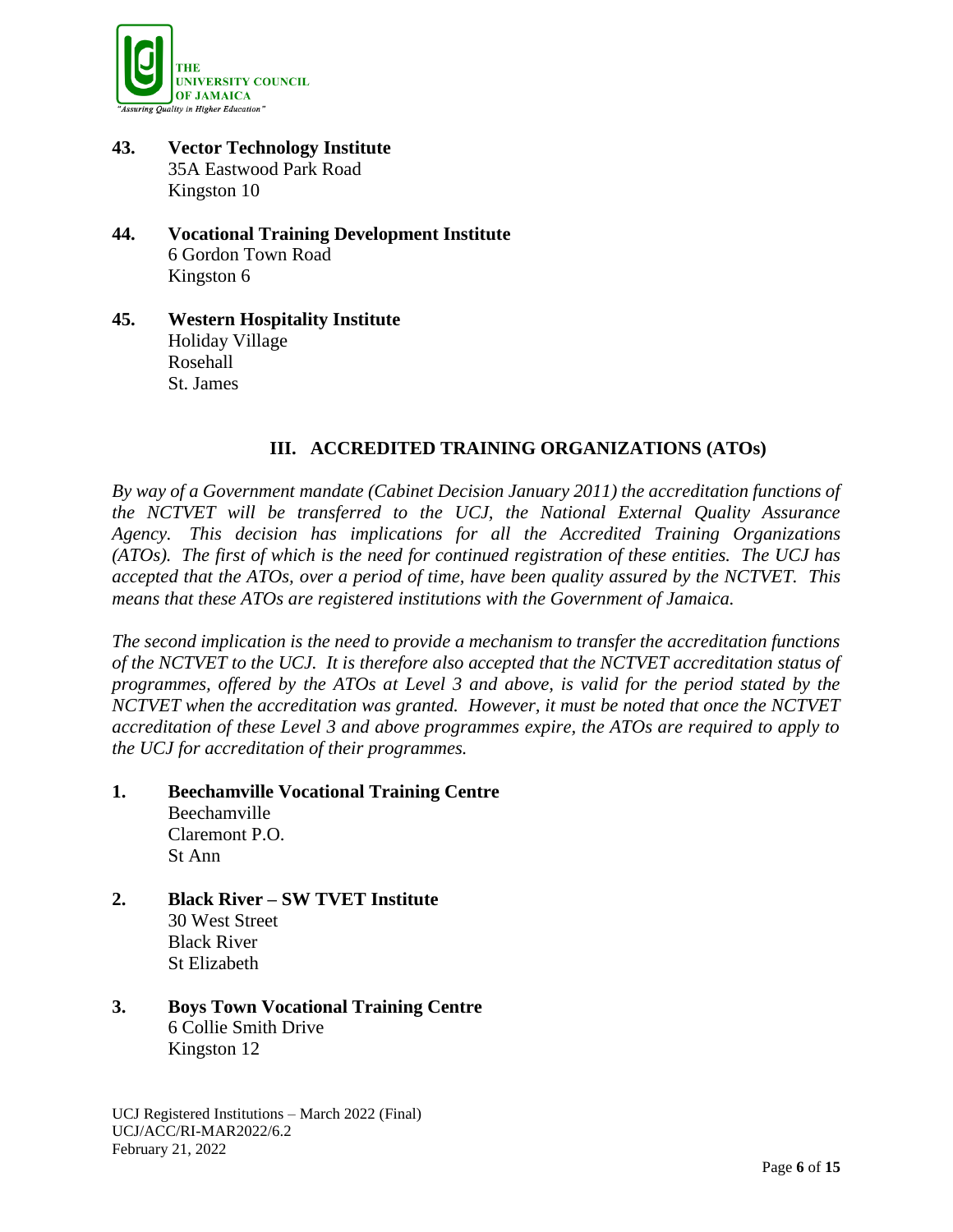

- **4. Buff Bay Vocational Training Centre** 2 Lynch Avenue Buff Bay P.O. Portland
- **5. Caribbean Military Technical Training Institute** 1 Up Park Camp Kingston 5
- **6. Cornwall Automotive Institute – N/W TVET Institute** Flankers St James
- **7. Culloden Vocational Training Centre** Whitehouse P.O. Westmoreland
- **8. Derrick Rochester - SW TVET Institute** Junction P.O. St Elizabeth
- **9. Ebony Park HEART Academy** Ebony Park Toll Gate P.O. Clarendon
- **10. Falmouth N/W TVET Institute** 17 Thorpe Street Falmouth Trelawny
- **11. Garmex HEART Academy** 76 Marcus Garvey Drive Kingston 13
- **12. Gomex Institute of Technology** 17 Parkington Plaza Kingston 10
- **13. Granville N/W TVET Institute** Granville St James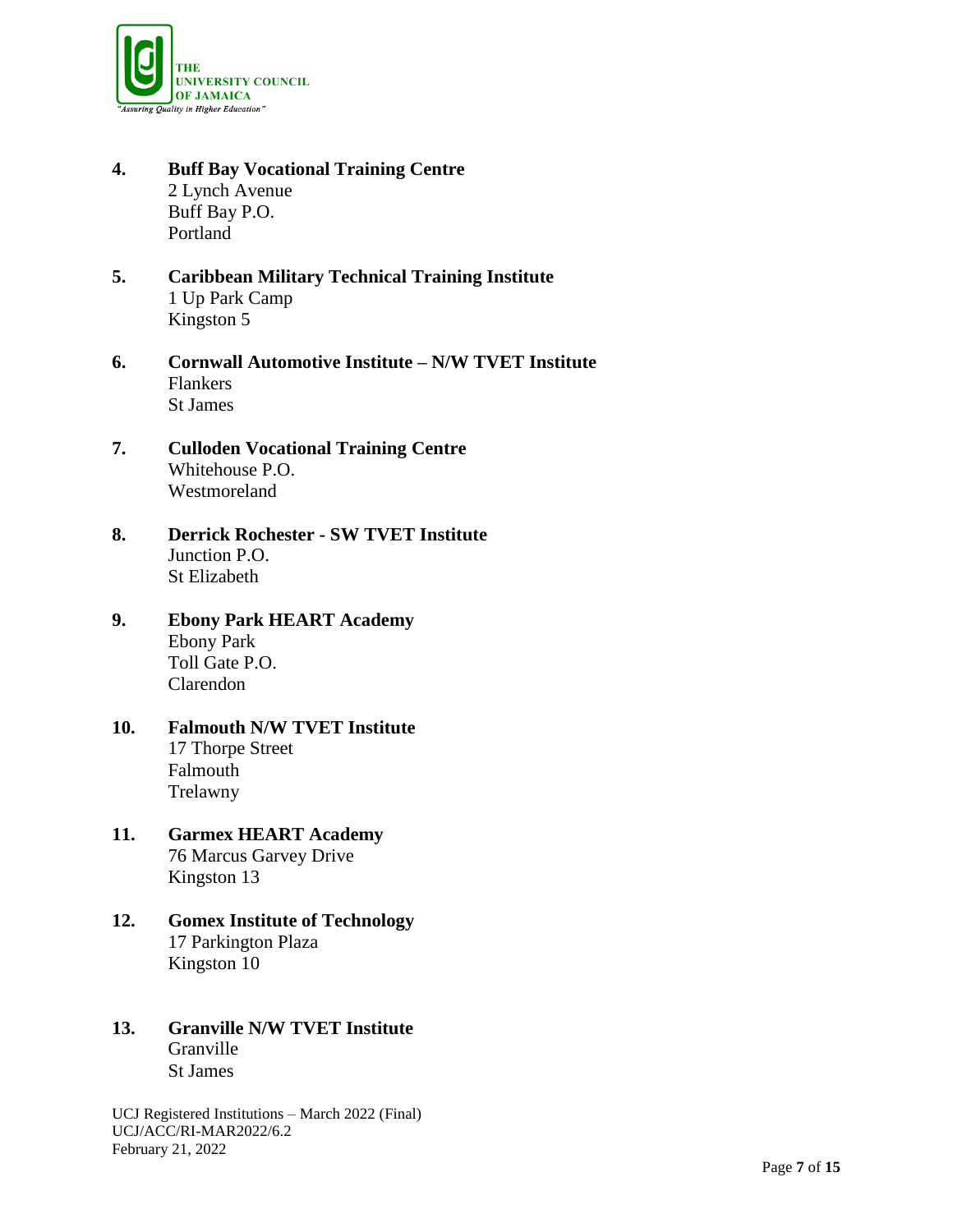

- **14. HEART College of Beauty Services** 10 Hope Road Kingston 10
- **15. HEART College of Construction Services** 1 Northern Parade Portsmouth St Catherine
- **16. HEART College of Hospitality Services** 8 Ricketts Drive Cardiff Hall Runaway Bay P.O. St Ann

# **17. HEART College of Innovation & Technology** 1 Ramparts Close Montego Bay St James

- **18. JAGAS Jamaican-German Automotive School** 87A Maxfield Avenue Kingston 13
- **19. Kenilworth N/W TVET Institute** Kenilworth Campus Sandy Bay Hanover

# **20. Lluidas Vale Vocational Training Centre** Lluidas Vale P.O. St Catherine

**21. National Tool & Engineering Institute** 7 Ashenheim Road Kingston 11

## **22. Newport - SW TVET Institute** Newport Mandeville P.O. Manchester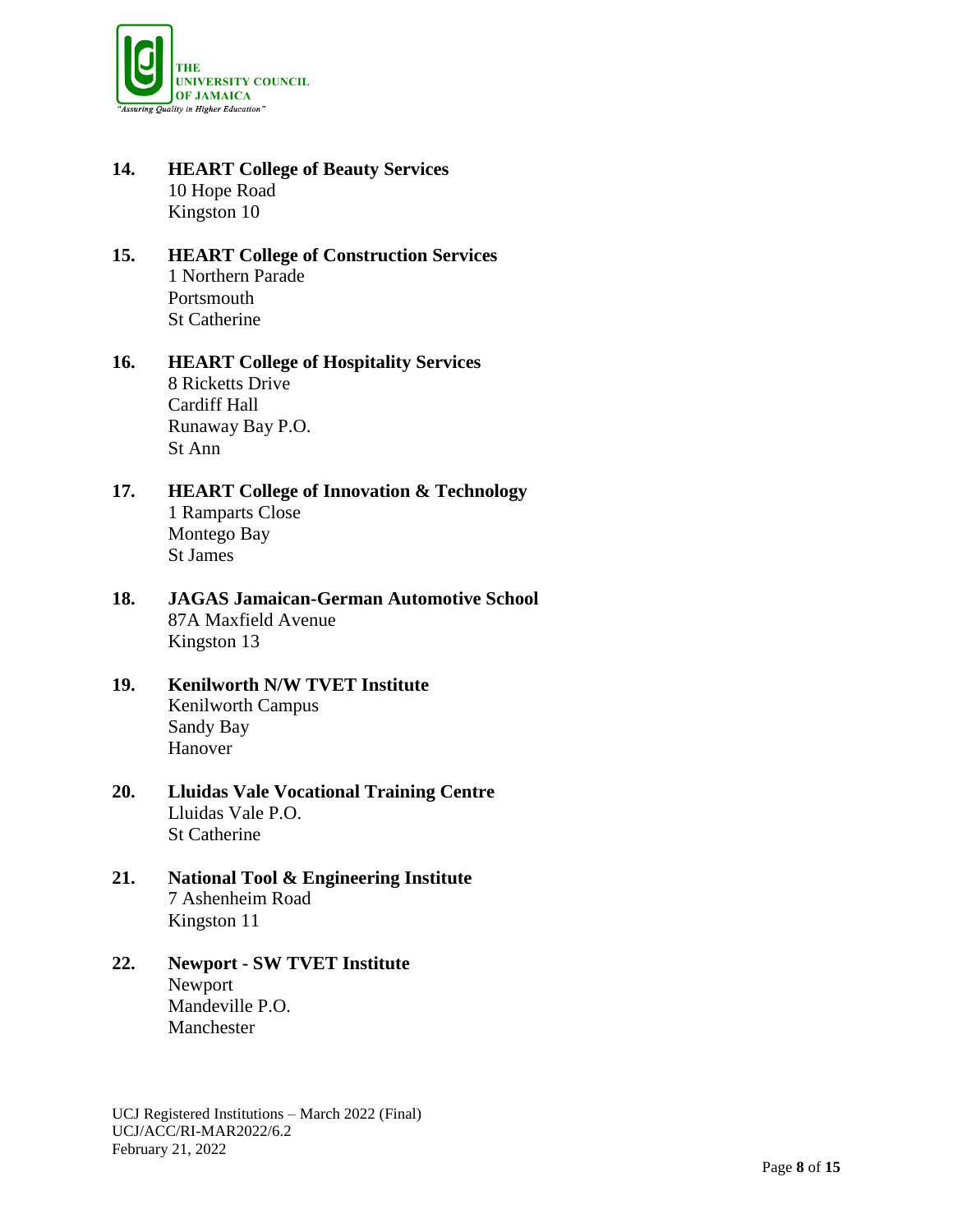

- **23. Old Harbour Vocational Training Centre** P.O. Box 88, Poinciana Close Marley Acres, Old Harbour St Catherine
- **24. Operation Friendship Skills Training Centre** 2c East Bell Road Kingston 11
- **25. Petersfield Vocational Training Centre** Shrewsbury Road Petersfield P.O. Westmoreland
- **26. Port Maria Vocational Training Centre** St Mary Street Port Maria P.O. St Mary
- **27. Rockfort Vocational Training Centre** 203 Windward Road Kingston 2
- **28. Seaford Town Vocational Training Centre** Lambs River P.O. Westmoreland

# **29. Shipping Association of Jamaica** 4 Fourth Avenue Newport West Kingston 13

- **30. Stony Hill HEART Academy** Stony Hill P.O. Kingston 9
- **31. The Face Place** 3 Carvalho Drive Kingston 10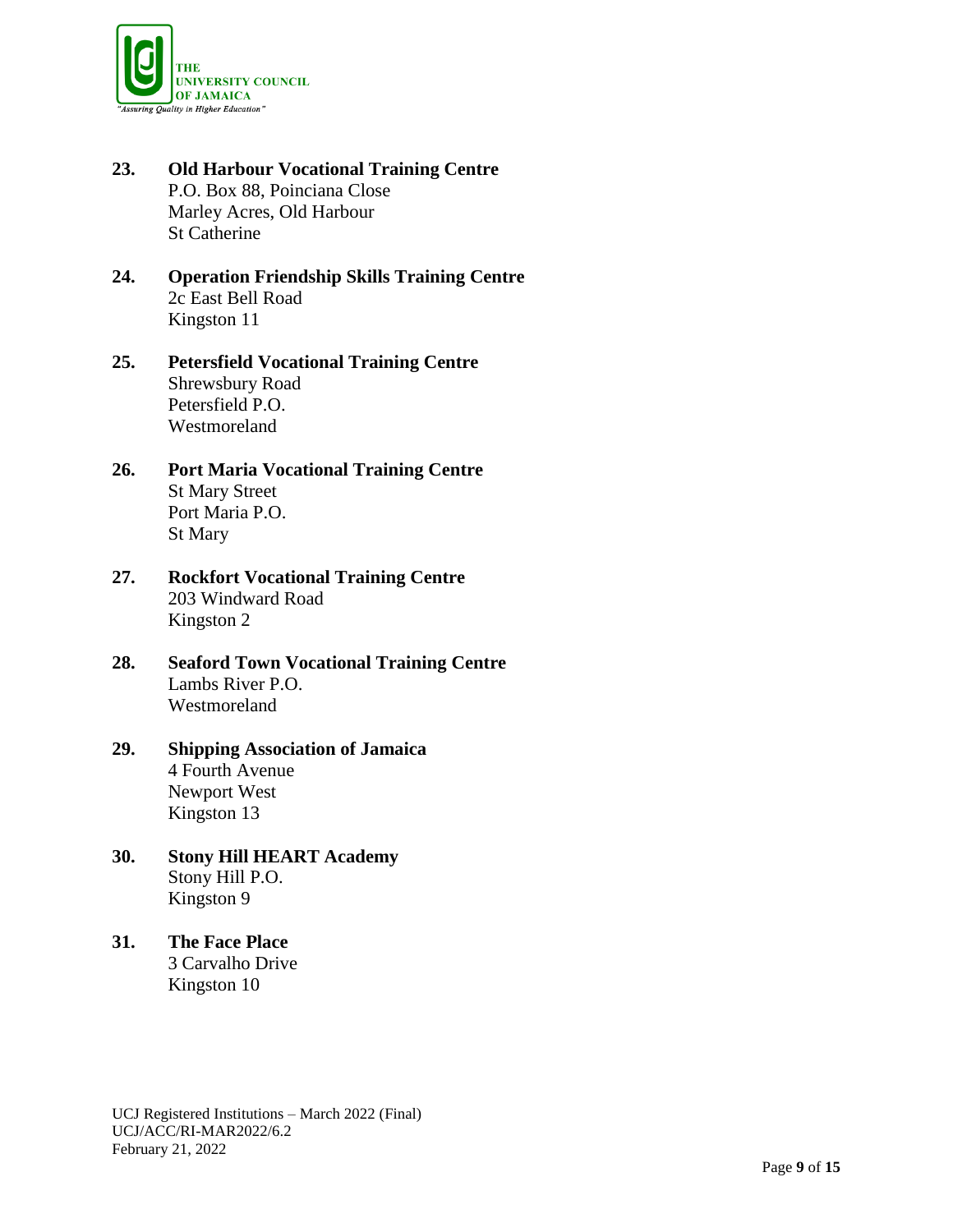

# **IV. CANDIDATES FOR REGISTRATION – STAGES 1 and 2**

*Registration Stage 1* means that the institution has met the initial registration requirements and received a *Certificate of Candidacy* from the UCJ. After receiving *Registration Stage 1- Candidacy* the institution can move into the Registration *Stage 2* process.

*Registration Stage 2* means that during the period of candidacy, workshops will be organized by the UCJ to facilitate training to assist institutions in preparing their *Self-Study*. The second stage of the registration process is activated when the *Self-Study*, application and other documents are submitted. *The Registration Process: Guidelines for Registration* will apply.

# **STAGE 2 REGISTRATION**

| 1.               | <b>Institute for Workforce Education and Development (IWED)</b><br>1 Eureka Road<br>Kingston 5                                                              | Step 3 of 5 |
|------------------|-------------------------------------------------------------------------------------------------------------------------------------------------------------|-------------|
| 2.               | <b>Institute of International Recognised Qualification (IIRQ)</b><br>32 Hope Road<br>Kingston 10                                                            | Step 3 of 5 |
| 3.               | <b>National College for Educational Leadership</b><br>Caenwood Complex, Murray Hall Building<br>37 Arnold Road<br>Kingston 5<br><b>STAGE 1 REGISTRATION</b> | Step 4 of 5 |
| 1.               | <b>Aviation College of the Americas</b><br><b>Tinson Pen Aerodome</b><br><b>Marcus Garvey Drive</b><br>Kingston 11                                          |             |
| $\overline{2}$ . | <b>Lincoln College</b><br>(trading under the name Careers Abroad Institute Ltd)                                                                             |             |

32 Hargreaves Avenue Mandeville Manchester

## **3. Project Management Global Institute** 14 Ruthven Road Kingston 10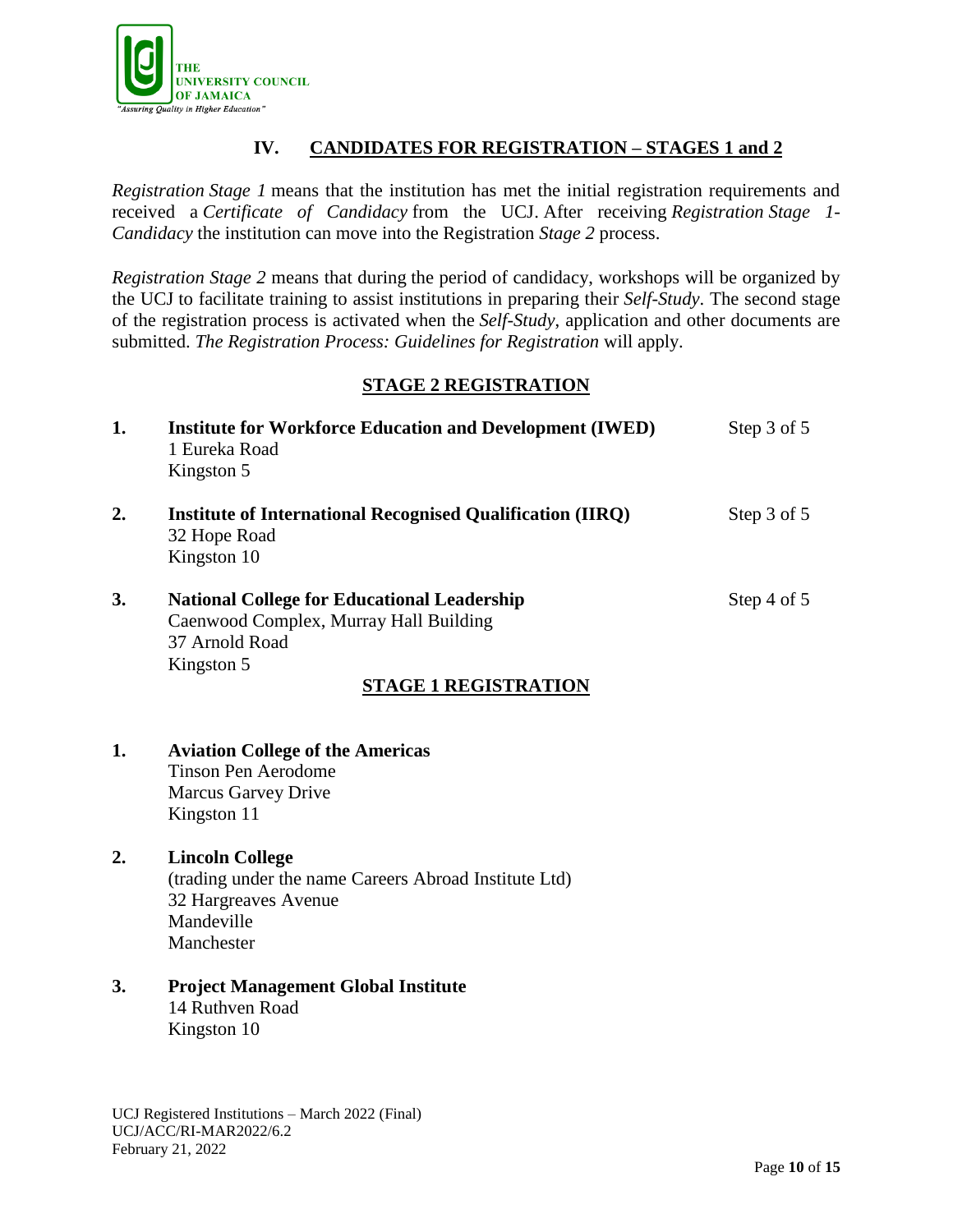

**4. Quality Institute, Bureau of Standards Jamaica** 6 Winchester Road Kingston 10

# **5. Trench Town Polytechnic College** Eighth Street, Trench Town

P.O. Box 13 Kingston 12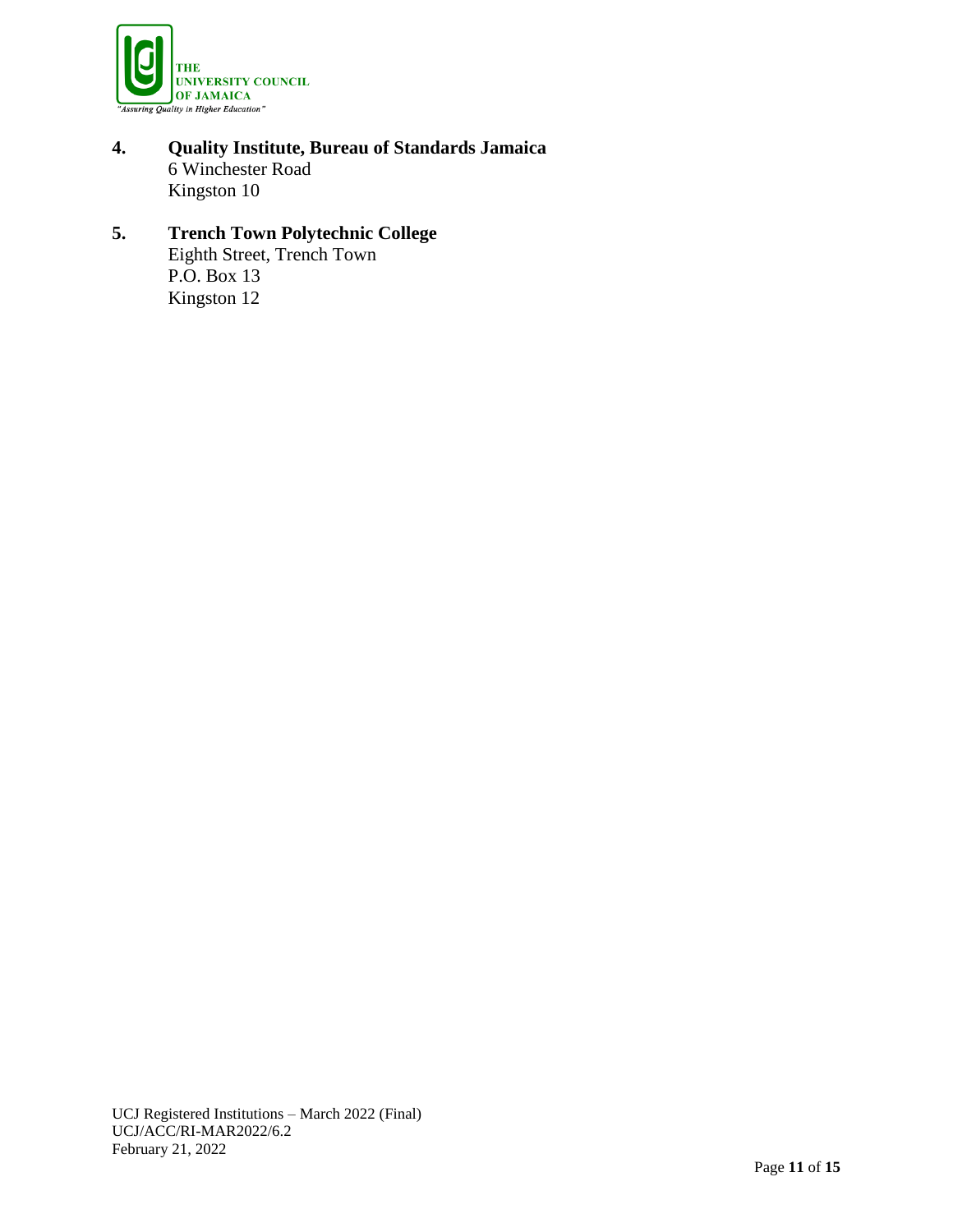

## **THE ACCREDITATION PROCCESS**

To be eligible to submit programmes for accreditation, local institutions must first seek registration by the University Council of Jamaica (UCJ). In the case of overseas institutions seeking accreditation/recognition for programmes delivered in Jamaica, the institutions must first be accredited/recognized by the credible authority in the country of origin. On that basis, those institutions would not need to be registered by the UCJ.

## **REGISTRATION**

The aim of registration is to certify that an institution meets certain minimum operating standards required for the conduct of a tertiary institution in Jamaica. It is a first step towards the accreditation of programmes offered by an institution. Registration, therefore, is a pre-accreditation status. The criteria for registration are closely related to the criteria for accreditation since they are meant to provide registered institutions with a foundation for logical development towards accreditation. Accreditation is a voluntary process. The registration process is as follows:

## **Step 1 APPLICATION FOR REGISTRATION**

- The scheduling of a preliminary meeting with the institution to discuss the quality assurance framework, the requirements of the documentation and the registration process;
- Institutions are provided with the following documents:
	- o The Registration Process: Guidelines for Registration
	- o Application for Registration
	- o Registration Process
- The institution's submission of an Application for Registration;
- The processing and review of documents submitted by the institution to determine eligibility for Registration visit.

#### **Step 2 SITE VISIT**

- The selection and training of an evaluation team for the Registration visit;
- The interviewing of relevant stakeholders of the institution on-site and evaluation of the institution's facilities and resources by the evaluation team.

#### **Step 3 REPORT WRITING**

The preparation of the Registration report by members of the evaluation team.

#### **Step 4 INSTITUTIONAL RESPONSE**

- The Registration report is sent to the President/Principal of the institution for review;
- The institution prepares a written response to the UCJ to address the recommendations in the Registration report.

#### **Step 5 REGISTRATION DECISION**

- The institution submits the response to the Registration report to the UCJ.
- The review of the Registration report and the institution's response by the Accreditation, Curriculum and Development Committee (AC&D) and the submission of a recommendation to Council;
- The Council's review of the recommendation of the AC&D;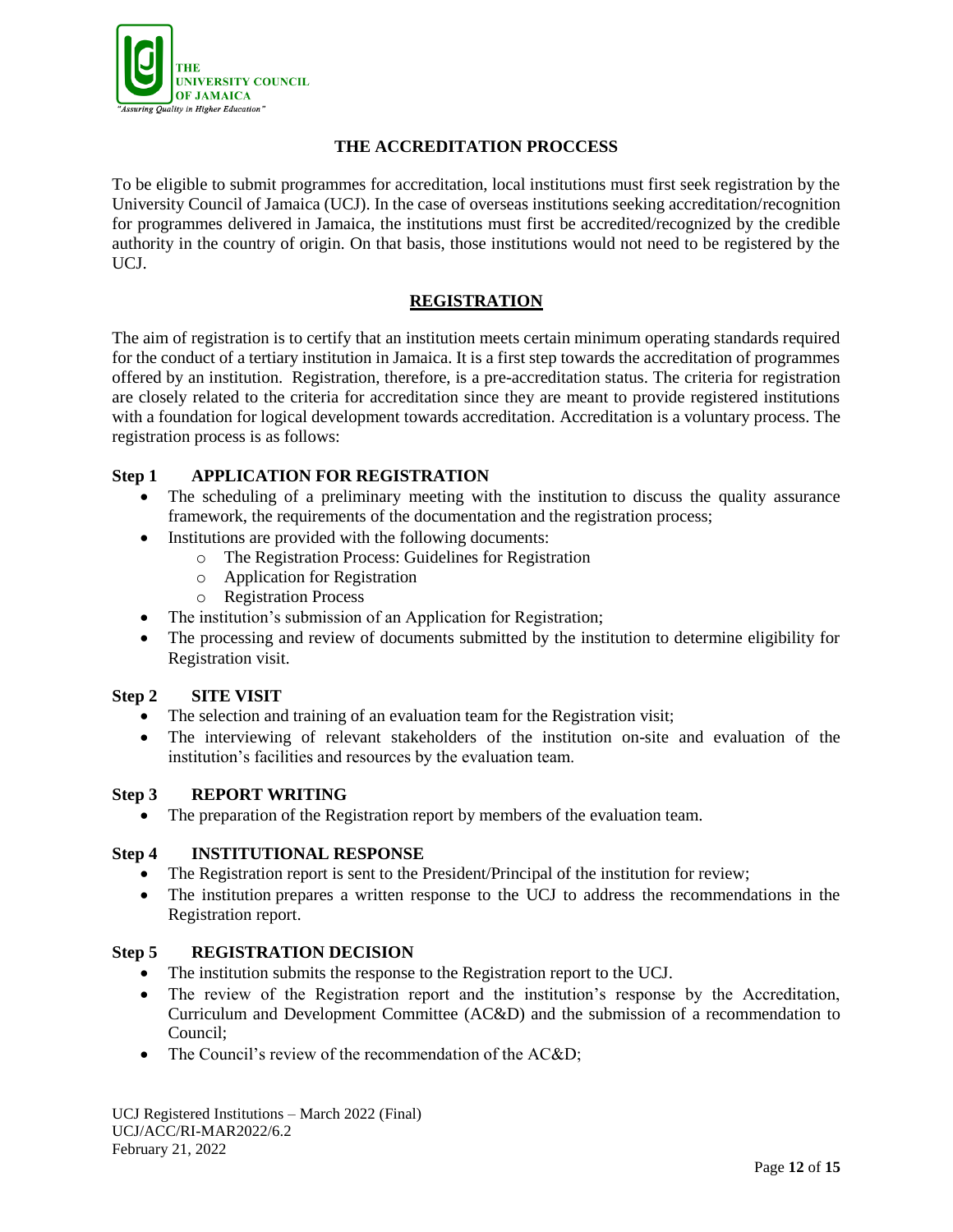

- Council may delay a decision and ask that the institution address particular issues. In such a case, the application would revert to Step 4 of the process;
- The decision of Council is communicated to the institution in writing.

Once registered, an institution has a maximum of four years to submit programme(s) for accreditation.

Accreditation is the status granted to a programme or an institution that has been found, through self-study and peer review, to meet or exceed established standards for educational quality. Accreditation promotes the improvement of educational quality through self-evaluation, self-regulation and accountability. The role of the accrediting body is to ensure the attainment and maintenance of quality through application of educational standards. The process for programme and institutional accreditation is outlined below:

#### **A) PROGRAMME ACCREDITATION**

#### **Step 6 APPLICATION FOR ACCREDITATION**

- The scheduling of training of staff of the institution in preparing for accreditation;
- Institutions are provided with the following documents:
	- o The Accreditation Process: Guidelines for Programme Accreditation
		- o Application for Programme Accreditation
		- o Accreditation Process
- The institution's submission of a completed application for programme accreditation;
- The processing and review of documents submitted by the institution to determine eligibility for an accreditation visit.

#### **Step 7 ACCREDITATION SITE VISIT**

- The selection and training of an evaluation team for the accreditation visit;
- The interviewing of relevant stakeholders of the institution including students, graduates and employers of graduates and an evaluation of the institution's facilities and resources by members of the evaluation team.

#### **Step 8 REPORT WRITING**

• The preparation of the Accreditation report by members of the evaluation team.

#### **Step 9 INSTITUTIONAL RESPONSE**

- The Accreditation report is sent to the President/Principal of the institution for review;
- The institution prepares a written response to the UCJ to address the recommendations in the Accreditation report.

#### **Step 10 ACCREDITATION DECISION**

- The institution submits the response to the Accreditation report to the UCJ.
- The review of the Accreditation report and the Institution's response by the Accreditation, Curriculum and Development Committee (AC&D) and the submission of recommendation to Council;
- The Council's review of the recommendation of the AC&D;
- Council may delay a decision and ask that the institution address particular issues. In such a case, the application would revert to Step 9 of the process;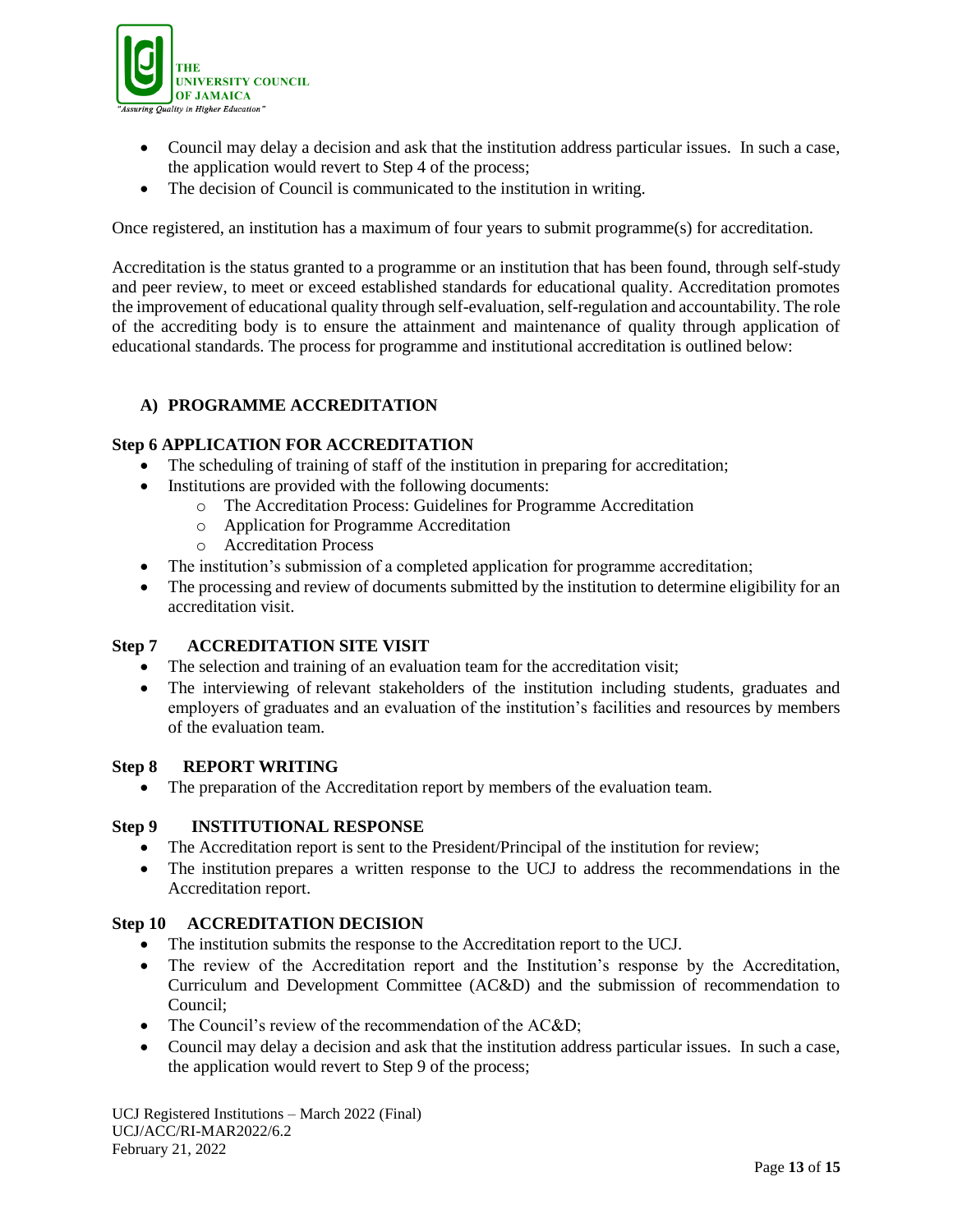

• The decision of Council is communicated to the institution in writing.

# **Step 11 MONITORING**

• The institution that has been granted programme accreditation submits annual status reports during the period of accreditation. For first time accreditation, the maximum period of accreditation is four years. Subsequently, the maximum period is five years.

## **Step 12 RE-ACCREDITATION**

 The institution submits an application to renew accreditation at the end of the period of accreditation. A full re-evaluation of the programme(s) is undertaken.

# **B) INSTITUTIONAL ACCREDITATION**

Institutional Accreditation is the status granted to an institution that has been found to meet or exceed established standards for educational quality. Institutional accreditation is the comprehensive evaluation of the institution and its academic and administrative effectiveness, with specific focus on the robustness of its Internal Quality Assurance (IQA) system and on overall systems, policies and practices of the institution and how they impact the quality of all programmes offered by the institution.

The Internal Quality Assurance (IQA) system of the institution has mechanisms that ensure through evaluation and application, *inter alia*, whether its:

- mission and goals are appropriate;
- academic programmes meet the standards for the discipline and the profession and are consistent with the mission of the institution;
- teaching staff are competent, appropriately qualified and providing effective teaching and learning experiences (the institution should also apply fair and transparent processes for the recruitment of its staff/faculty);
- learning resources are adequate and appropriate to enable students learning (including library and information, technological and physical resources);
- student support services are appropriate and readily accessible;
- management of its financial resources in changing economic conditions is adequate and effective;
- engagement in continuous improvement is informed by gathering and analysing data on its effectiveness and on student success, and that such data is used to guide planning, decision making and resource allocation.

An institution seeking institutional accreditation must undergo the following process:

#### **Step 1 LETTER OF INTENT**

• The Institution submits an expression of interest.

#### **Step 2 ELIGIBILITY CRITERIA**

- Submission of evidence of meeting eligibility criteria.
- If the eligibility evidence is deemed satisfactory, the institution is granted *Candidacy for Institutional Accreditation.*